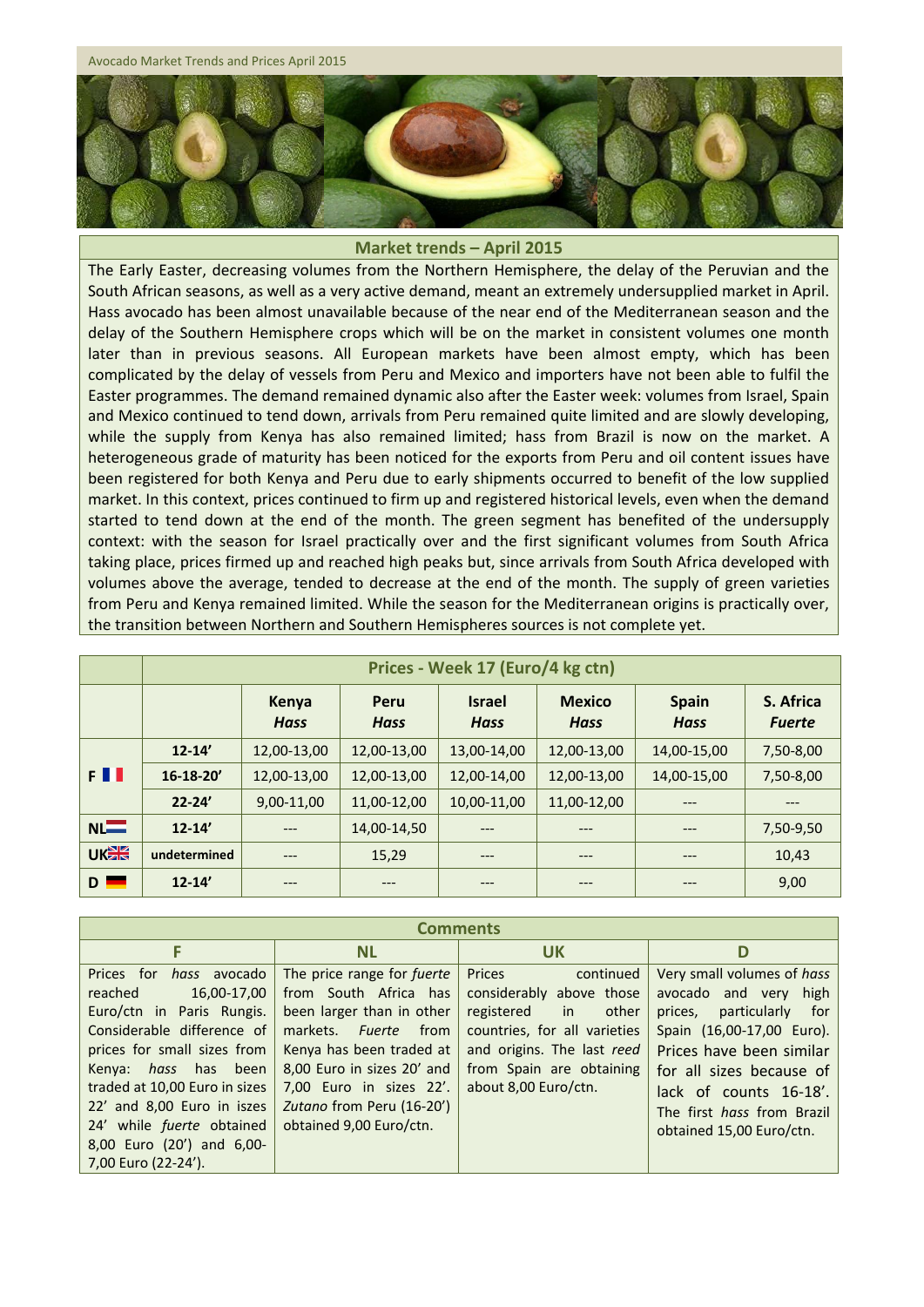| Prices-April 2015 - Euro/4 kg ctn |            |                   |              |              |                    |                   |
|-----------------------------------|------------|-------------------|--------------|--------------|--------------------|-------------------|
|                                   | variety    | sizes             | week 14      | week 15      | week 16            | week 17           |
| <b>France</b>                     |            |                   |              |              |                    |                   |
| Colombia                          | hass       | $12 - 14'$        | 12,00-13,00  | 12,00-13,00  | 12,00-13,00        | ---               |
|                                   |            | $16 - 18 - 20'$   | 12,00-13,00  | 12,00-13,00  | 12,00-13,00        |                   |
|                                   |            | $22 - 24'$        | 12,00        | 12,00        | 9,00-11,00         | ---               |
| <b>Israel</b>                     | hass       | $12 - 14'$        | 12,00-13,00  | 12,00-13,00  | 13,00-14,00        | 13,00-14,00       |
|                                   |            | $16 - 18 - 20'$   | 12,00-13,00  | 12,00-13,00  | 13,00-14,00        | 12,00-14,00       |
|                                   |            | $22 - 24'$        | 10,00-12,00  | 10,00-12,00  | 10,00-12,00        | 10,00-11,00       |
| Kenya                             | hass       | $12 - 14'$        |              | 12,00-13,00  | 12,00-13,00        | 12,00-13,00       |
|                                   |            | 16-18-20'         |              | 12,00-13,00  | 12,00-13,00        | 12,00-13,00       |
|                                   |            | $22 - 24'$        | 8,00-10,00   | 9,00-10,00   | 9,00-11,00         | 9,00-11,00        |
| <b>Mexico</b>                     | hass       | $12 - 14'$        |              | 12,00-13,00  | 12,00-13,00        | 12,00-13,00       |
|                                   |            | $16 - 18 - 20'$   | 9,50         | 12,00-13,00  | 12,00-13,00        | 12,00-13,00       |
|                                   |            | $22 - 24'$        |              | 11,00-12,00  | 11,00-12,00        | 11,00-12,00       |
| <b>Morocco</b>                    | hass       | 14'               | 10,00        | 10,00        | 11,00              | 11,00             |
| Peru                              | hass       | $12 - 14'$        | 12,00-13,00  | 12,00-13,00  | 12,00-13,00        | 12,00-13,00       |
|                                   |            | $16 - 18 - 20'$   | 12,00-13,00  | 12,00-13,00  | 12,00-13,00        | 12,00-13,00       |
|                                   |            | $22 - 24'$        | 12,00        | 12,00        | 12,00              | 11,00-12,00       |
| <b>South Africa</b>               | hass       | 16'               | 9,50         | 9,50         | 9,50               | 9,50              |
| <b>Spain</b>                      | hass       | $12 - 14'$        | 14,00-14,50  | 14,00-15,00  | 14,00-15,00        | 14,00-15,00       |
|                                   |            | $16 - 18 - 20'$   | 14,00-14,50  | 14,00-15,00  | 14,00-15,00        | 14,00-15,00       |
|                                   |            | $22 - 24'$        | 14,00        |              |                    |                   |
|                                   |            |                   |              |              |                    |                   |
| <b>Israel</b>                     | pin        | $14 - 16 - 18'$   | $(12')$ 8,00 | (12')8       | $(12')$ 8,00       | $---$             |
|                                   | fue        | 16'               | 8,50         | 8,50         | 8,50               | 7,50              |
|                                   | ett        | 12'               | 7,50         | 7,50         | 7,50               | ---               |
|                                   | ardit,     | $14 - 16 - 18'$   | 8,50         | 8,50         |                    | $---$             |
|                                   | reed       |                   |              |              |                    |                   |
|                                   | reed       | $14 - 16 - 18'$   |              |              |                    |                   |
| Kenya                             | fue        | $12 - 14'$        | 8,00-10,00   | 8,00-10,00   | 8,00-9,00          | 7,00-8,00         |
|                                   |            | $16 - 18 - 20'$   | 8,00-10,00   | 8,00-10,00   | 8,00-9,00          | 7,00-8,00         |
|                                   |            | $22 - 24'$<br>18' | $6,00-7,00$  | $6,00-7,00$  | 6,00-7,00<br>10,00 | 6,00-7,00         |
| Peru<br><b>South Africa</b>       | fue<br>fue | $14 - 16 - 18'$   | 9,40<br>9,00 | 9,40<br>9,00 | 7,50-8,50          | 8,00<br>7,50-8,00 |
| <b>Spain</b>                      | fue        | 16'               | 7,00         | 7,00         | 7,50               | 7,50              |
|                                   |            |                   |              |              |                    |                   |
| <b>Netherlands</b>                |            |                   |              |              |                    |                   |
| Peru                              | hass       | 12'               |              |              |                    | 14,00-14,50       |
|                                   |            |                   |              |              |                    |                   |
| <b>Brazil</b>                     | fue        | $12 - 14'$        | 9,00         |              |                    |                   |
| <b>Israel</b>                     | pin        | $12 - 14'$        | 10,00        | $(18')$ 9,75 | $---$              |                   |
|                                   | fue        | 14'               |              | 9,00         | 8,50               | ---               |
|                                   | reed       | $12 - 14'$        | $(16')$ 9,00 |              | $---$              |                   |
|                                   | ardith     | $12 - 14'$        | 9,50         | 9,50-10,00   | 10,00              | ---               |
| Kenya                             | fue        | 20'               | ---          |              | 8,00               | $(22')$ 7,00      |
| Peru                              | fue        | 12'               |              | 9,00-9,75    | 9,00               |                   |
| <b>South Africa</b>               | fue        | $12 - 14'$        | 11,25        | 9,25-11,25   | 8,50-11,25         | 7,50-9,50         |
|                                   | pin        | $12 - 14'$        | 10,50        | 11,25        | 11,25              | $(16')$ 8,25-9,50 |
| <b>United Kingdom</b>             |            |                   |              |              |                    |                   |
| Peru                              | hass       | undetermined      | 15,11        | 16,40        | $---$              | 15,29             |
| <b>South Africa</b>               | hass       | undetermined      | 12,37        |              | 12,49              | ---               |
| <b>Israel</b>                     | fue        | undetermined      | $---$        | 10,93        | 11,10              | $---$             |
| Kenya                             | fue        | undetermined      | ---          | ---          | 9,02               | $---$             |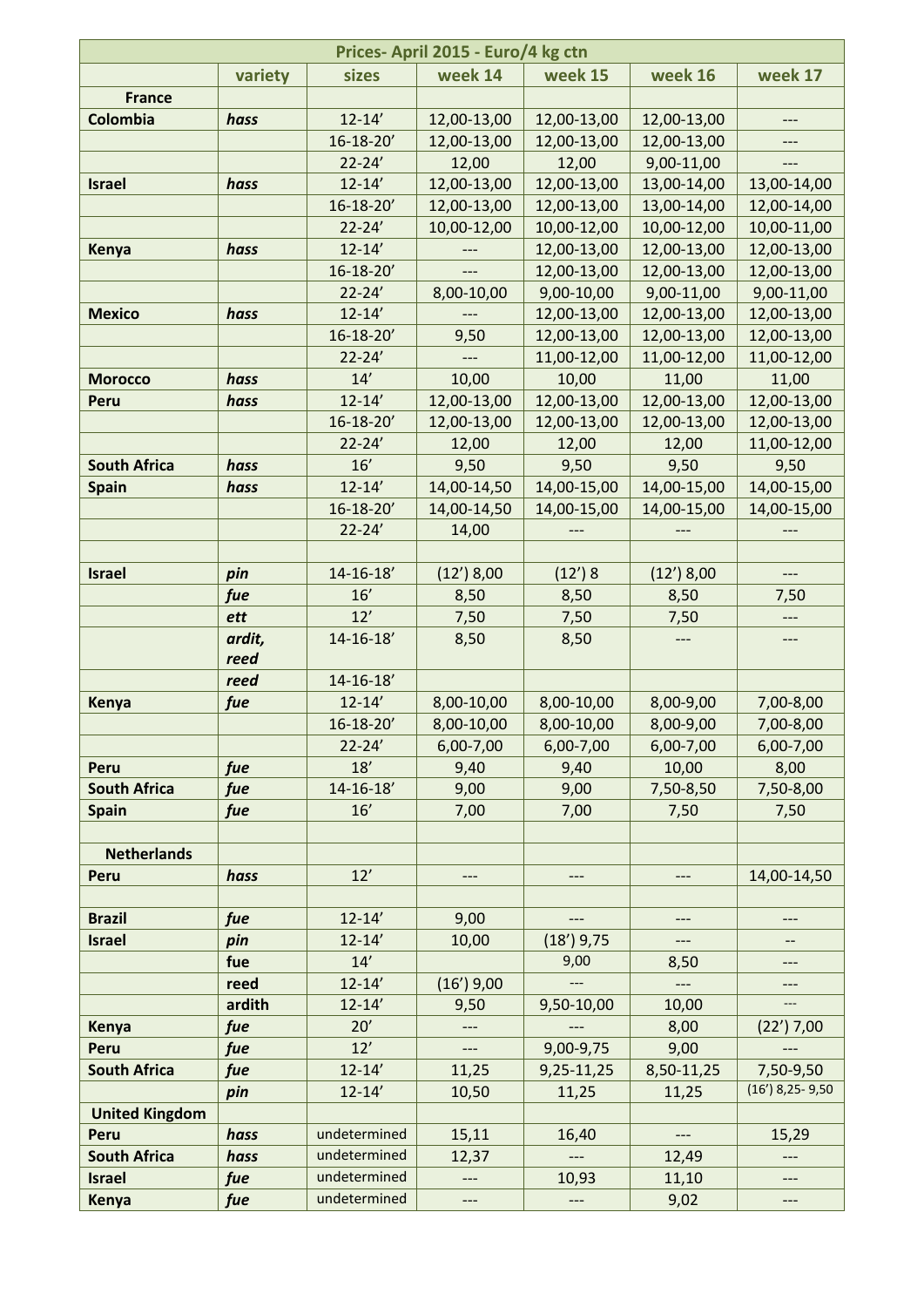|                       | variety | sizes        | week 14    | week 15     | week 16     | week 17 |
|-----------------------|---------|--------------|------------|-------------|-------------|---------|
| <b>United Kingdom</b> |         |              |            |             |             |         |
| <b>South Africa</b>   | fue     | undetermined | ---        | $---$       | 9,06        | 10,43   |
| <b>Spain</b>          | reed    | undetermined | ---        | $---$       | ---         | 7,99    |
|                       |         |              |            |             |             |         |
| Germany               |         |              |            |             |             |         |
| <b>Brazil</b>         | hass    | $18'$ (20')  | ---        |             | 14,00-15,00 | 15,00   |
| <b>Chile</b>          | hass    | $18'$ (20')  | 13,00      | 12,00-13,00 | 14,00-15,00 | ---     |
| <b>Israel</b>         | hass    | $18'$ (20')  | 13,00      | 12,00-13,00 | 14,00-15,00 | ---     |
| <b>Spain</b>          | hass    | $18'$ (20')  | 13,00      | 12,00-13,00 | 16,00-17,00 |         |
|                       |         |              |            |             |             |         |
| <b>Brazil</b>         | fue     | $12 - 14'$   | 9,00-10,00 | 9,00-10,00  | 9,00-9,50   | 9,00    |
| <b>Israel</b>         | pin     | $12 - 14'$   |            |             |             | ---     |
|                       | fue     | $12 - 14'$   | 9,00-10,00 | 9,00-10,00  | ---         | ---     |
|                       | arad,   | $12 - 14'$   | 9,00-10,00 | 9,00-10,00  |             |         |
|                       | ardit   |              |            |             |             |         |
| <b>South Africa</b>   | fue     | $12 - 14'$   |            |             | 9,00-9,50   | 9,00    |

\* The prices for *hass* avocado in France are FOT port-of-delivery and can be increased 10-15% to obtain the price of the product delivered in the main in-land centres.

\* Rates of exchange applied for the UK market are those registered on Tuesday each week.

## **Market perspectives**

In May, the transition between Hemispheres will finally occur. The market is expected to remain unchanged at least until weeks 19-20; from then onwards, volumes from Peru will significantly increase and the price level should start to ease.

The market trend in May depends on how dynamic will be the demand when volumes will increase, which is uncertain given the very high prices at present and the fact that there will be three short commercial weeks. Total volumes from Peru are confirmed to be about 190.000 tons, 90.000 of which will reach the European market; the Peruvian season, which will extend until September, has been affected by rains and especially the transport to the ports has been particularly problematic.

Exporters have been warned to ship only fruit with at least 22.5% dry matter content in order to safeguard standards as the current price levels would not be maintained once high volumes will come on stream and the fall of prices could be more severe if quality levels are not maintained.

The South African crop is confirmed to be lower this year (13,5m cartons as opposed to 15m last year) but looks promising: the percentage drop is smaller compared to other off-seasons and sendings will continue to develop rapidly and earlier than in previous years, even if rains have delayed the first arrivals. Information about the season from Kenya is few: total exports should stand at 175,000 ctn though considerably decreasing in comparison to the previous years. Exporters are invited to send fruits with the correct oil content levels in order to avoid ripening problems.

In the green segment the supply should start to decrease as the first production area in South Africa has already peaked; however the second production area will develop as well as volumes from Kenya and Peru and prices are expected to be stable. As a matter of fact, when entering its full swing, the market for the Southern Hemisphere sources is forecasted to be more stable than last year when considerable price fluctuations occurred during the European summer.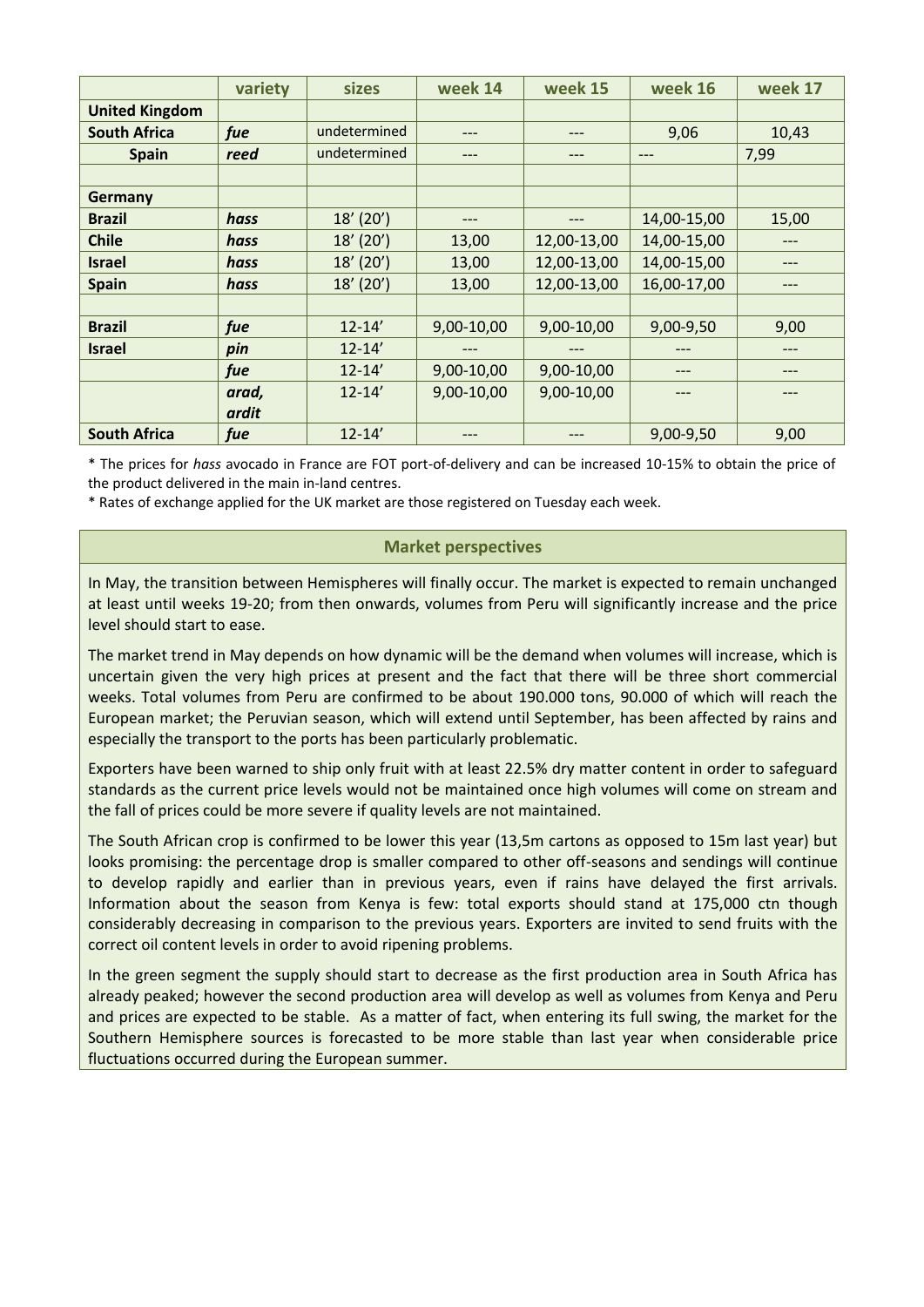



## **Notes**

This report has been prepared as a service to exporters and industries in developing countries by the International Trade Centre (ITC) with the objective to provide indications on market prices and market trends to support producers, exporters, sector associations and other private or public organizations in their decisions and policies.

Quotations are price indications that give a global view of the market; prices are **average** FOT **wholesale market** prices; if not otherwise stated prices are **per 4 kg carton**, products imported by **sea/truck;** all prices are in **Euro**.